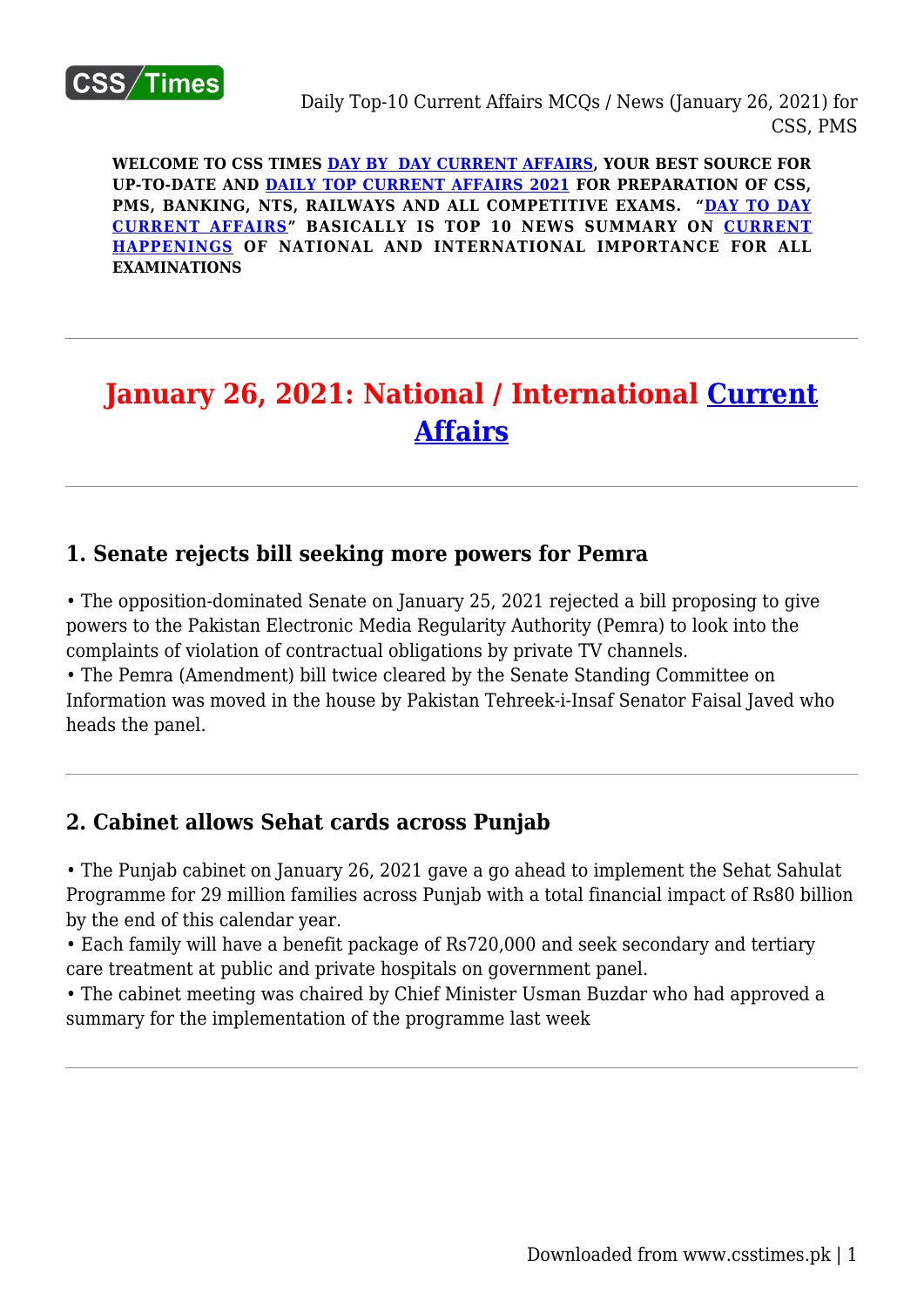

## **3. Pakistani-American set to become first Muslim attorney in US**

• Saima Mohsin, a Pakistani-American, will become the first Muslim US attorney next week, when she replaces the current attorney in Detroit, Michigan, the US media reported on January 25, 2021.

• In the United States, US attorneys are the chief federal law enforcement officers in their districts and are also involved in civil litigation where the US government is a party. The President appoints a US Attorney to each of the 94 federal districts.

## **4. Biden overturns Trump ban on transgender troops**

• US President Joe Biden on January 25, 2021 overturned Donald Trump`s ban on transgender people serving in the military, saying `all Americans` qualified to serve should be able to do so.

• Biden`s new policy was set in an executive order he signed at the White House, the latest in a string of directives aimed at reversing Trump-era policies.

# **5. Xi warns leaders against `new Cold War`, seeks unity to fight Covid**

• Chinese President Xi Jinping warned global leaders at an all-virtual Davos forum on January 25, 2021 against starting a `new Cold War` and urged global unity in the f ace of the coronavirus pandemic.

• Having largely curbed the spread of the pandemic within its borders, Xi wants to position China as a key player in a new multilateral world order as the US remains crippled by the pandemic

# **6. Tractor rally aims to overshadow India`s show of military might**

• Thousands of tractors lined up on the outskirts of New Delhi on January 26, 2021, ready to swarm the Indian capital in a protest against new agriculture reform laws that have triggered a growing farmer rebellion that has rattled the government.

• Tens of thousands of farmers have been blocking key highways connecting New Delhi with the country`s north for almost two months demanding a complete withdrawal of the laws.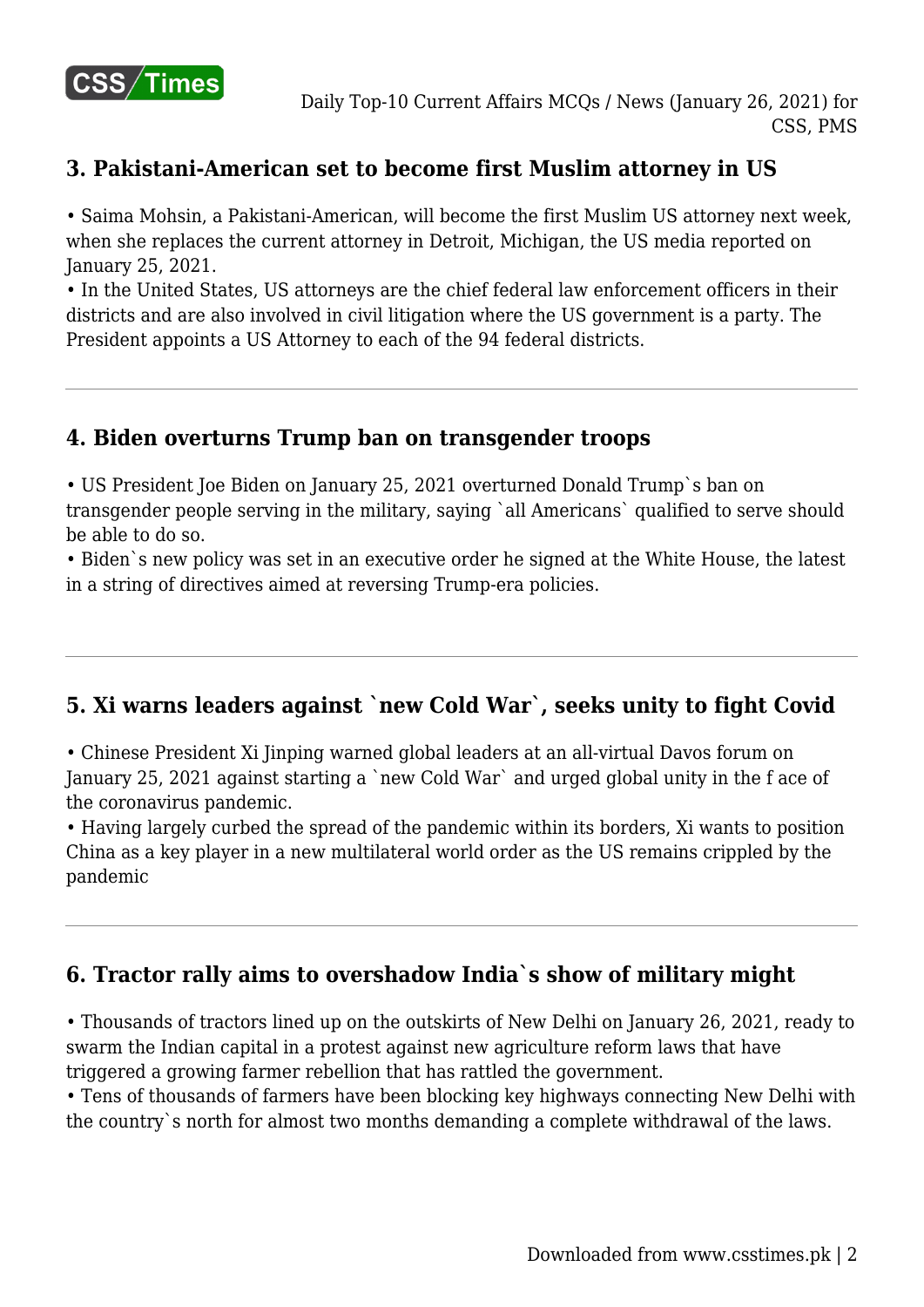

They plan to parade through the capital in a massive tractor rally on Tuesday, when India celebrates Republic Day

## **7. World lost equivalent of 255m jobs last year: UN**

• The coronavirus pandemic took a huge toll on global jobs last year, the United Nations said on January 25, 2021, with the equivalent of more than a quarter of a billion lost. • In a fresh study, the UN`s International Labour Organisation (ILO) found that a full 8.8 per cent of global working hours were lost in 2020, compared to the fourth quarter of 2019

# **8. Indian, Chinese soldiers brawl along disputed frontier**

• Indian and Chinese soldiers brawled last week along the countries` disputed border, Indian officials said on January 25, 2021, as a months-long stand off between the nucleararmed rivals continued.

• The clash in the Naku La area of Sikkim came four days before the countries held the ninth round of talks on Sunday on ending tensions in another disputed border area in the remote Ladakh region

## **9. Scientists to build instruments with finer resolution**

• Study co-led by Berkeley Lab and Columbia Engineering could lead to simple, highresolution bioimaging in real time by overcoming a fundamental property of light. • Since the earliest microscopes, scientists have been on a quest to build instruments with finer and finer resolution to image a cell's proteins – the tiny machines that keep cells, and us, running.

## **10. BD trounce WI to sweep ODI series**

• Bangladesh completed a clean sweep of the West Indies by securing a 120run victory on January 25, 2021 in the third and final One-day International.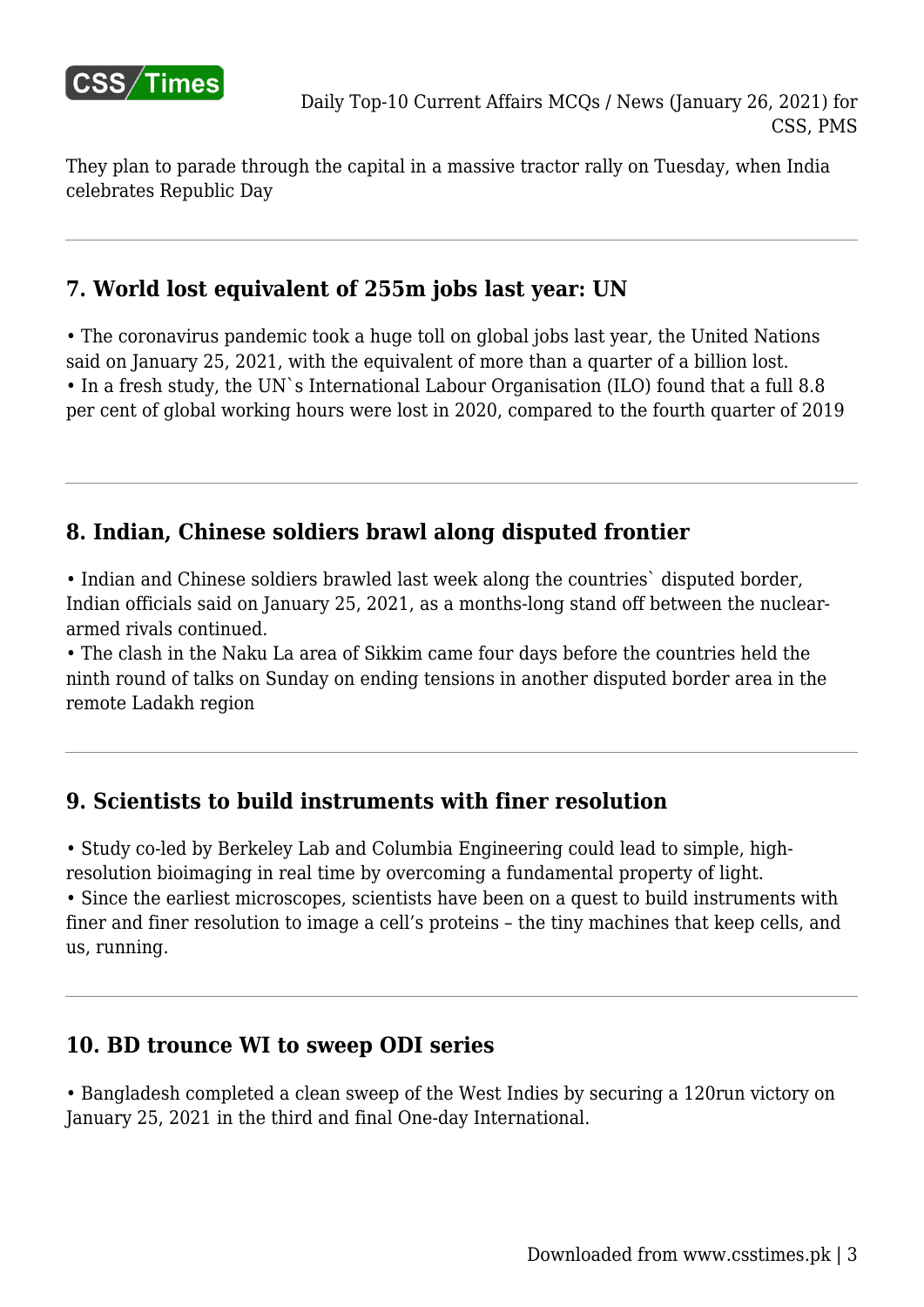

• Skipper Tamim Iqbal, Shakib Al Hasan, Mushfiqur Rahim and Mahmudullah all hit halfcenturies to help Bangladesh post 297-6 after West Indies captain Jason Mohammed won the toss and decided to bowl first

# **Check our daily updated 's Complete Day by Day [Current Affairs Notes](https://www.csstimes.pk/category/csssubject/csscompulsorysubjects/currentaffairs/)**

#### **January 2021:**

- [Daily Top-10 Current Affairs MCQs / News \(January 31, 2021\) for CSS, PMS](https://www.csstimes.pk/daily-current-affairs-mcqs-jan-31-2021/)
- [Daily Top-10 Current Affairs MCQs / News \(January 30, 2021\) for CSS, PMS](https://www.csstimes.pk/daily-current-affairs-mcqs-jan-30-2021/)
- [Daily Top-10 Current Affairs MCQs / News \(January 29, 2021\) for CSS, PMS](https://www.csstimes.pk/daily-current-affairs-mcqs-jan-29-2021/)
- [Daily Top-10 Current Affairs MCQs / News \(January 28, 2021\) for CSS, PMS](https://www.csstimes.pk/current-affairs-mcqs-jan-28-2021/)
- Daily Top-10 Current Affairs MCOs / News (January 27, 2021) for CSS, PMS
- [Daily Top-10 Current Affairs MCQs / News \(January 26, 2021\) for CSS, PMS](https://www.csstimes.pk/current-affairs-mcqs-jan-26-2021/)
- [Daily Top-10 Current Affairs MCQs / News \(January 25, 2021\) for CSS, PMS](https://www.csstimes.pk/current-affairs-mcqs-jan-25-2021/)
- [Daily Top-10 Current Affairs MCQs / News \(January 24, 2021\) for CSS, PMS](https://www.csstimes.pk/top-current-affairs-mcqs-jan-24-2021/)
- [Daily Top-10 Current Affairs MCQs / News \(January 23, 2021\) for CSS, PMS](https://www.csstimes.pk/current-affairs-mcqs-jan-23-2021/)
- [Daily Top-10 Current Affairs MCQs / News \(January 22, 2021\) for CSS, PMS](https://www.csstimes.pk/current-affairs-mcqs-jan-22-2021/)
- 1
- $\bullet$  [2](https://www.csstimes.pk/current-affairs-mcqs-jan-26-2021/?pdf=16005&lcp_page0=2#lcp_instance_0)
- [3](https://www.csstimes.pk/current-affairs-mcqs-jan-26-2021/?pdf=16005&lcp_page0=3#lcp_instance_0)
- $\bullet$  [>>](https://www.csstimes.pk/current-affairs-mcqs-jan-26-2021/?pdf=16005&lcp_page0=2#lcp_instance_0)

#### **December 2020:**

- [Daily Top-10 Current Affairs MCQs / News \(December 31, 2020\) for CSS, PMS](https://www.csstimes.pk/current-affairs-mcqs-dec-31-2020/)
- [Daily Top-10 Current Affairs MCQs / News \(December 30, 2020\) for CSS, PMS](https://www.csstimes.pk/current-affairs-mcqs-dec-30-2020/)
- [Daily Top-10 Current Affairs MCQs / News \(December 29, 2020\) for CSS, PMS](https://www.csstimes.pk/current-affairs-mcqs-dec-29-2020/)
- [Daily Top-10 Current Affairs MCQs / News \(December 28, 2020\) for CSS, PMS](https://www.csstimes.pk/current-affairs-mcqs-dec-28-2020/)
- [Daily Top-10 Current Affairs MCQs / News \(December 27, 2020\) for CSS, PMS](https://www.csstimes.pk/current-affairs-mcqs-dece-27-2020/)
- [Daily Top-10 Current Affairs MCQs / News \(December 26, 2020\) for CSS, PMS](https://www.csstimes.pk/current-affairs-mcqs-dece-26-2020/)
- [Daily Top-10 Current Affairs MCQs / News \(December 25, 2020\) for CSS, PMS](https://www.csstimes.pk/current-affairs-mcqs-dec-25-2020/)
- [Daily Top-10 Current Affairs MCQs / News \(December 23, 2020\) for CSS, PMS](https://www.csstimes.pk/current-affairs-news-dec-23-2020/)
- [Daily Top-10 Current Affairs MCQs / News \(December 22, 2020\) for CSS, PMS](https://www.csstimes.pk/current-affairs-mcqs-dec-22-2020/)
- [Daily Top-10 Current Affairs MCQs / News \(December 21, 2020\) for CSS, PMS](https://www.csstimes.pk/current-affairs-mcqs-dec-21-2020/)
- $\bullet$  1
- $\cdot$  [2](https://www.csstimes.pk/current-affairs-mcqs-jan-26-2021/?pdf=16005&lcp_page0=2#lcp_instance_0)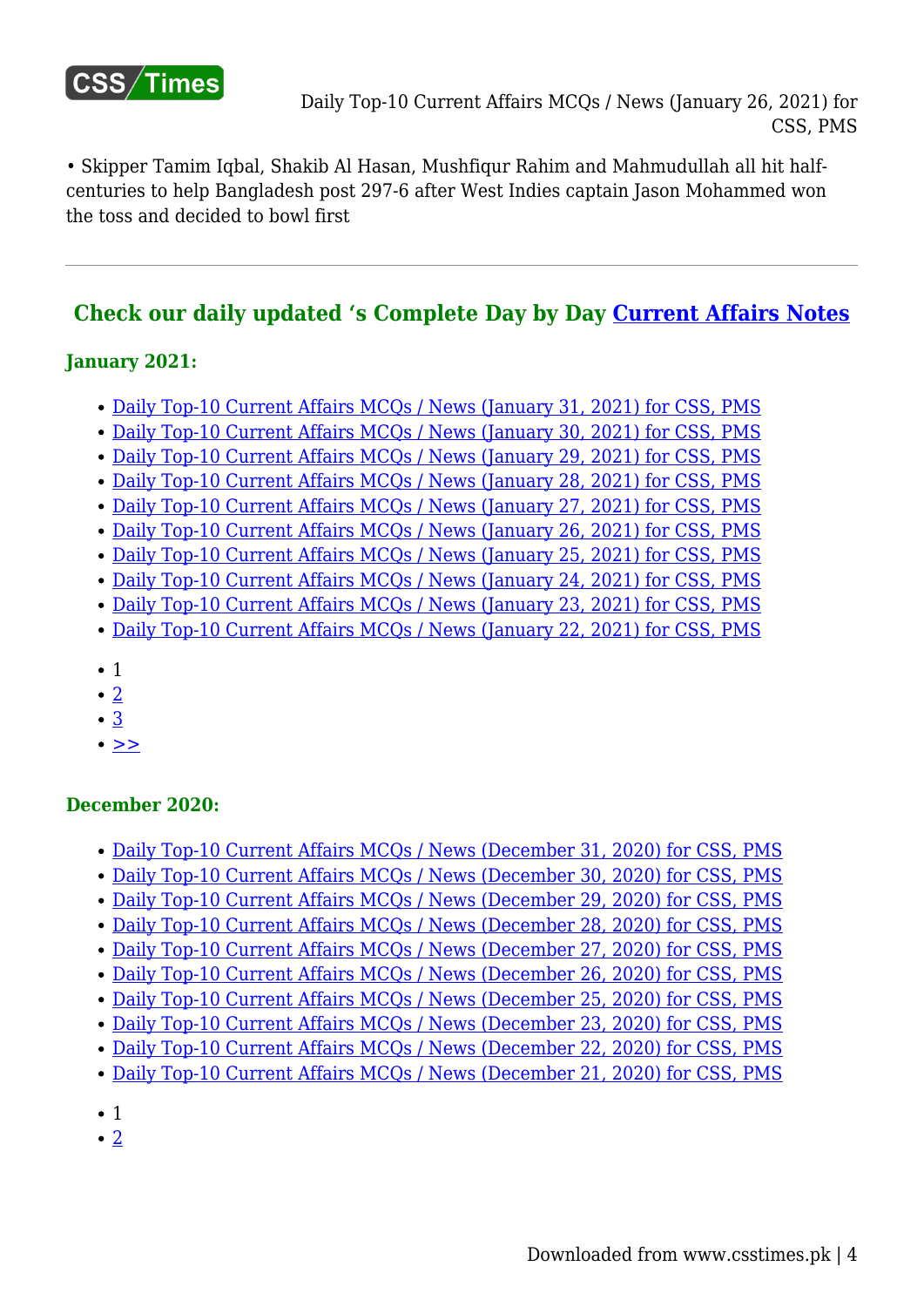

Daily Top-10 Current Affairs MCQs / News (January 26, 2021) for CSS, PMS

- [3](https://www.csstimes.pk/current-affairs-mcqs-jan-26-2021/?pdf=16005&lcp_page0=3#lcp_instance_0)
- $\bullet$   $>$

#### **November 2020:**

- [Daily Top-10 Current Affairs MCQs / News \(November 30, 2020\) for CSS, PMS](https://www.csstimes.pk/current-affairs-mcqs-nov-30-2020/)
- [Daily Top-10 Current Affairs MCQs / News \(November 29, 2020\) for CSS, PMS](https://www.csstimes.pk/current-affairs-mcqs-nov-29-2020/)
- [Daily DAWN News Vocabulary with Urdu Meaning \(28 November 2020\)](https://www.csstimes.pk/dawn-news-vocabulary-28-nov-2020/)
- [Daily Top-10 Current Affairs MCQs / News \(November 28, 2020\) for CSS, PMS](https://www.csstimes.pk/current-affairs-mcqs-nov-28-2020/)
- [Daily Top-10 Current Affairs MCQs / News \(November 27, 2020\) for CSS, PMS](https://www.csstimes.pk/current-affairs-mcqs-nov-27-2020/)
- [Daily Top-10 Current Affairs MCQs / News \(November 26, 2020\) for CSS, PMS](https://www.csstimes.pk/current-affairs-mcqs-nov-26-2020/)
- [Daily Top-10 Current Affairs MCQs / News \(November 25, 2020\) for CSS, PMS](https://www.csstimes.pk/current-affairs-mcqs-nov-25-2020/)
- [Daily Top-10 Current Affairs MCQs / News \(November 24, 2020\) for CSS, PMS](https://www.csstimes.pk/current-affairs-mcqs-nov-24-2020/) [Daily Top-10 Current Affairs MCQs / News \(November 23, 2020\) for CSS, PMS](https://www.csstimes.pk/current-affairs-mcqs-nov-23-2020/)
- [Daily Top-10 Current Affairs MCQs / News \(November 21, 2020\) for CSS, PMS](https://www.csstimes.pk/current-affairs-mcqs-nov-21-2020/)
- $\bullet$  1
- $\bullet$  [2](https://www.csstimes.pk/current-affairs-mcqs-jan-26-2021/?pdf=16005&lcp_page0=2#lcp_instance_0)
- $\cdot$  [3](https://www.csstimes.pk/current-affairs-mcqs-jan-26-2021/?pdf=16005&lcp_page0=3#lcp_instance_0)
- $\bullet$   $\geq$

#### **October 2020:**

- [Daily Top-10 Current Affairs MCQs / News \(October 24, 2021\) for CSS, PMS](https://www.csstimes.pk/current-affairs-mcqs-oct-24-2021/)
- [Daily Top-10 Current Affairs MCQs / News \(November 10, 2020\) for CSS, PMS](https://www.csstimes.pk/current-affairs-mcqs-nov-10-2020/)
- [Daily Top-10 Current Affairs MCQs / News \(November 05, 2020\) for CSS, PMS](https://www.csstimes.pk/current-affairs-mcqs-nov-05-2020/)
- [Daily Top-10 Current Affairs MCQs / News \(October 30, 2020\) for CSS, PMS](https://www.csstimes.pk/current-affairs-mcqs-oct-30-2020/)
- [Daily Top-10 Current Affairs MCQs / News \(October 29, 2020\) for CSS, PMS](https://www.csstimes.pk/current-affairs-mcqs-oct-29-2020/)
- [Daily Top-10 Current Affairs MCQs / News \(October 28, 2020\) for CSS, PMS](https://www.csstimes.pk/current-affairs-mcqs-oct-28-2020/)
- [Daily Top-10 Current Affairs MCQs / News \(October 27, 2020\) for CSS, PMS](https://www.csstimes.pk/current-affairs-mcqs-oct-27-2020/)
- [Daily Top-10 Current Affairs MCQs / News \(October 26, 2020\) for CSS, PMS](https://www.csstimes.pk/current-affairs-mcqs-oct-26-2020/)
- [Daily Top-10 Current Affairs MCQs / News \(October 25, 2020\) for CSS, PMS](https://www.csstimes.pk/current-affairs-mcqs-oct-25-2020/)
- [Daily Top-10 Current Affairs MCQs / News \(October 24, 2020\) for CSS, PMS](https://www.csstimes.pk/top-10-current-affairs-mcqs-oct-24-2020/)
- $\bullet$  1
- $\bullet$  [2](https://www.csstimes.pk/current-affairs-mcqs-jan-26-2021/?pdf=16005&lcp_page0=2#lcp_instance_0)
- [3](https://www.csstimes.pk/current-affairs-mcqs-jan-26-2021/?pdf=16005&lcp_page0=3#lcp_instance_0)
- $•4$  $•4$
- $\bullet$  [>>](https://www.csstimes.pk/current-affairs-mcqs-jan-26-2021/?pdf=16005&lcp_page0=2#lcp_instance_0)